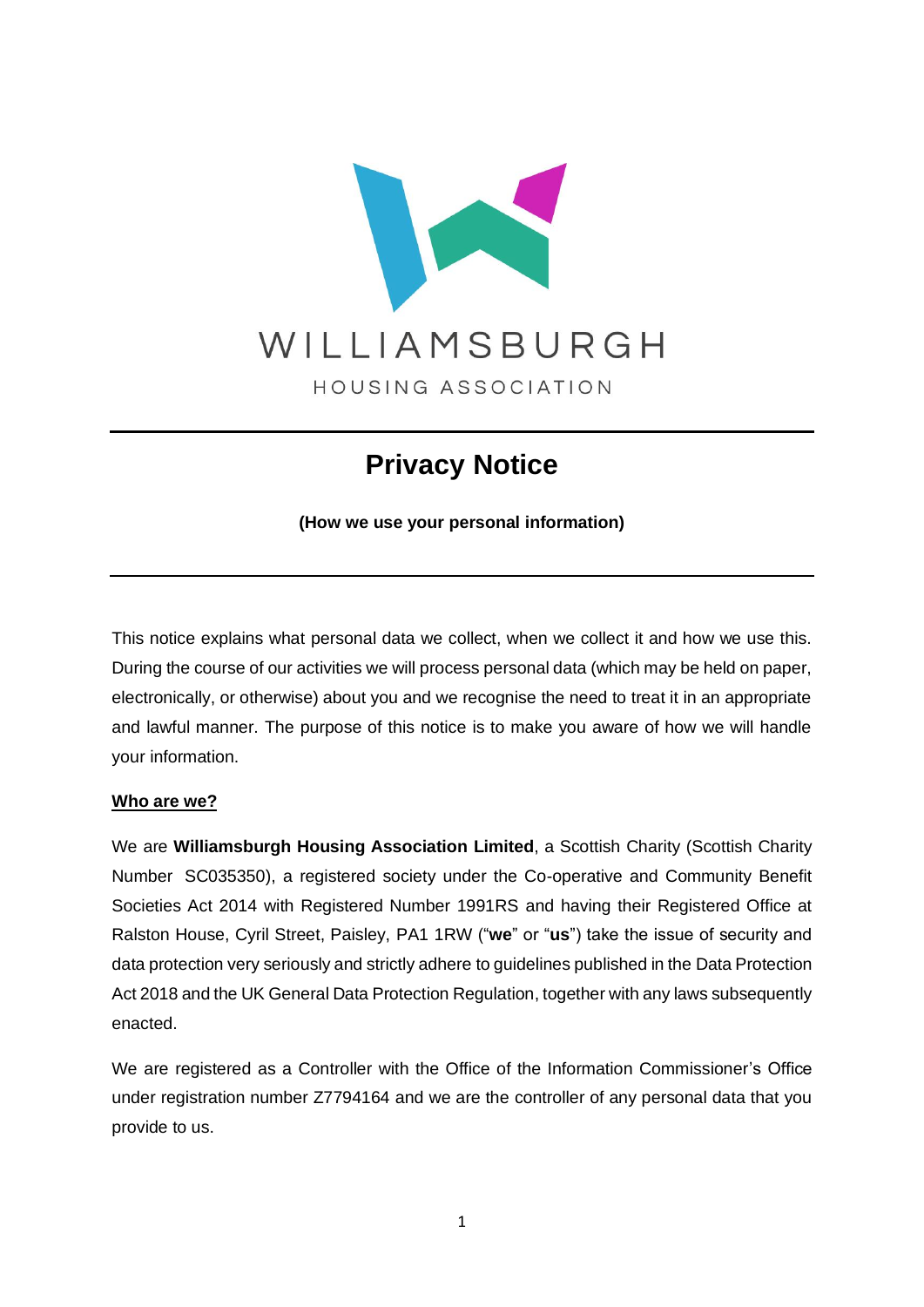Any questions relating to this notice and our data protection practices should be sent to Gaynor Corry, Data Protection Lead, telephone number 0141 847 6381, email [gaynor@williamsburghha.co.uk](mailto:gaynor@williamsburghha.co.uk) Our Data Protection Officer is: RGDP LLP Level 2, One Edinburgh Quay 133 Fountainbridge Edinburgh EH3 9QG

Telephone: 07741 738842 / 0131 222 3239 Email: info@rgdp.co.uk

### **How we collect information from you and what information we collect**

We collect information including personal data about you and you provide information including personal data to us so that we can provide information and services to you:

- when you apply for housing with us, become a tenant, request services/repairs and maintenance, enter in to a factoring agreement, or contact us in your position as a tenant or a factored owner, with ourselves howsoever arising or otherwise provide us with your personal details;
- when you apply to become a member;
- from your use of our online services, whether to report any tenancy or factoring related issues, make a complaint or otherwise;
- from your arrangements to make payment to us (such as bank details, payment card numbers, employment details, benefit entitlement and any other income and expenditure related information); and
- from CCTV images captured by our CCTV cameras
- when you supply services to us
- when you visit our website
- when you visit our premises including offices, estates or properties
- when you apply for a job with us
- when you request or are in receipt of our services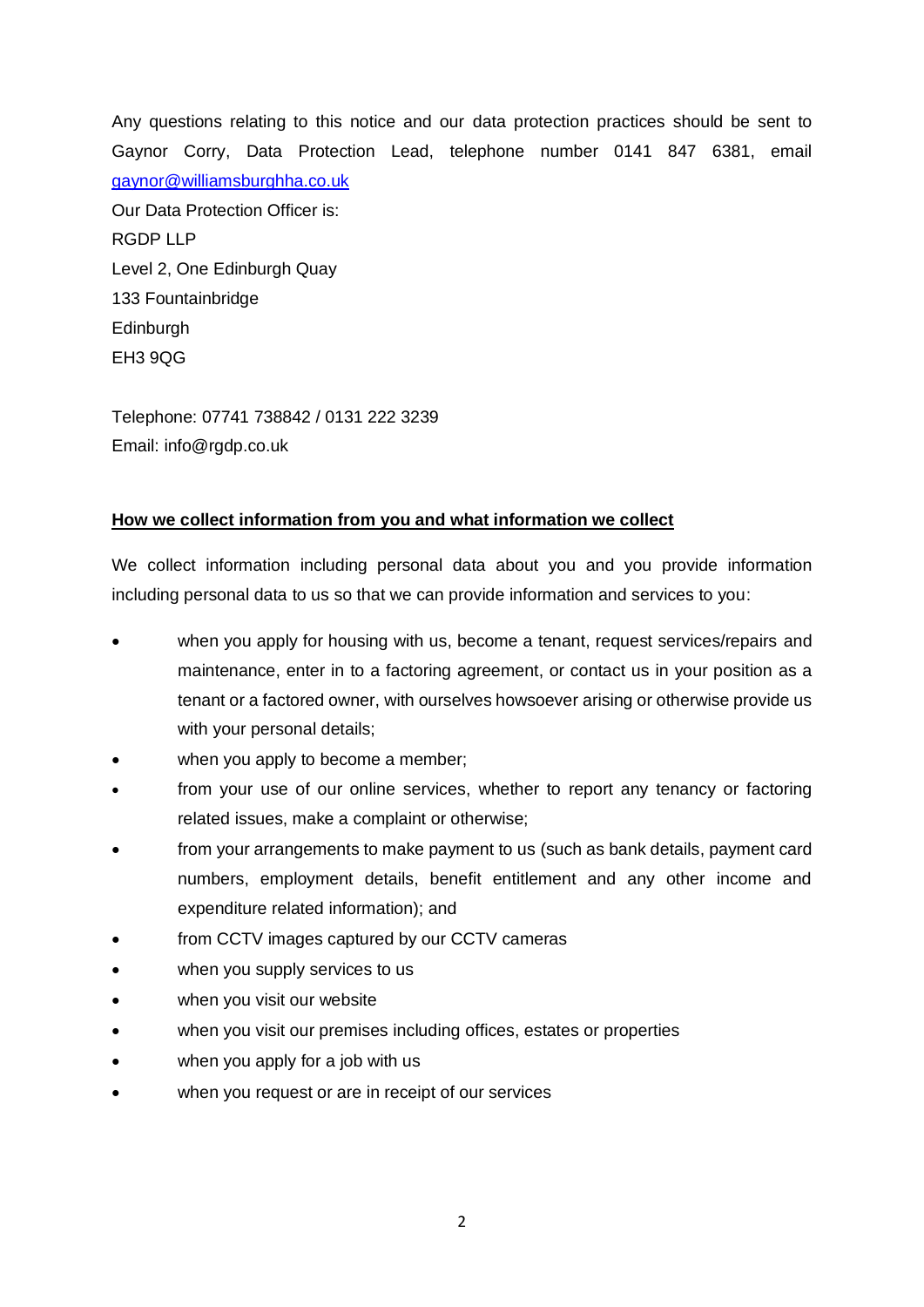The information we collect includes:

- name;
- address;
- telephone number;
- e-mail address;
- National Insurance Number;
- Demographic information ethnicity, race, age, date of birth, nationality;
- Immigration status and your right to reside in the UK (if applicable);
- Share membership number;
- Payment card reference;
- Next of Kin;
- Household members and your relationship with them;
- Bank Account Number & Bank Statements;
- Income details:
- Payment Card Numbers;
- Employment details, taxpayer identification numbers, tax reference codes;
- Medical Information to process an application/transfer application, process medical adaptation requests;
- Membership details;
- Hearing impairments;
- Health & safety information to process insurance claims;
- Complaints made by you;
- Disabilities Mental and Physical;
- Benefits information from DWP/Housing Benefit Department;
- Passport or driving licence numbers;
- Personal Identification documents;
- IP addresses and website visit history;
- Emergency contact details;
- Support providers and support provision
- Key holders;
- Representatives;
- Due Date (if pregnant);
- Previous addresses, dates of residency and why you left the property;
- References from previous landlords;
- Correspondence addresses;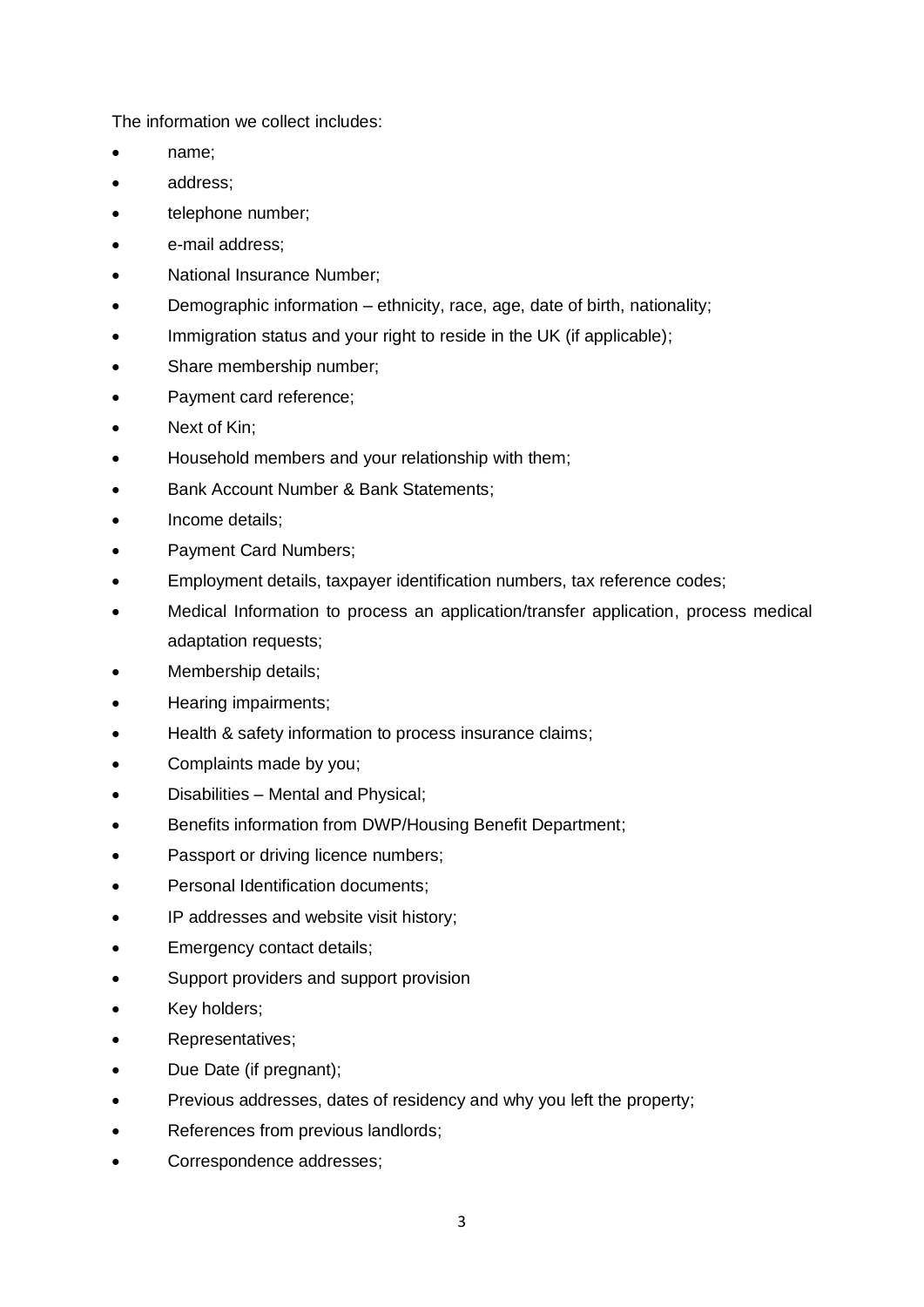- Why you are applying for rehousing with us;
- If you are being harassed, details of harassment;
- If you, or a member of your household have been subject to any form of anti-social behaviour;
- Criminal convictions; and
- If you have any personal connections with us.

We receive information about you from third parties including:

- Benefits information, including awards of Housing Benefit/Universal Credit and any overpayment requests;
- Payments made by you to us;
- Complaints or other communications regarding behaviour or other alleged breaches of the terms of your contract with us, including information obtained from Police Scotland, Community Safety Partnership, Local Authorities or other housing providers;
- Reports as to the conduct or condition of your tenancy, including references from previous tenancies, and complaints of anti-social behaviour;
- Health and social care related information;
- Support information;
- Debt repayment arrangements; and
- Reports in relation to Community Regeneration projects that you may have signed up to, including workshops, interviews or volunteering events you may attend from time to time;

## **Why we need this information about you and the legal bases for processing**

We need your information and will use your information lawfully in order to provide information and services to you and also, where applicable, so you can provide services to us:

- to assess your application for housing with us;
- to enable us to enter a contract with you;
- undertake and perform our obligations and duties to you in accordance with the terms of our contract with you;
- to enable us to supply you with the services and information which you have requested;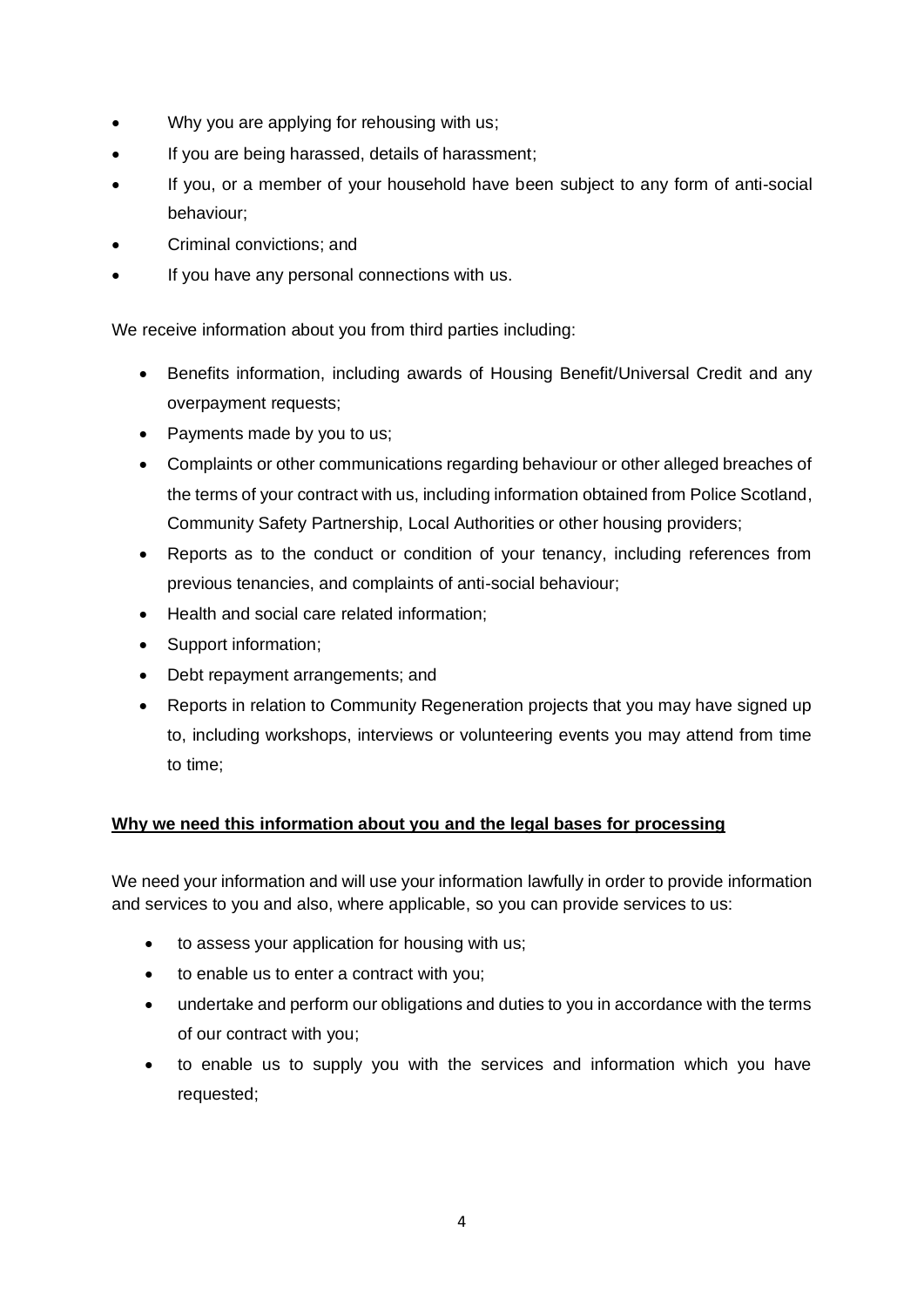- to enable us to manage your housing as landlord, including responding to your repair and adaptation requests, processing and administering your rent and service charge payments, arranging appointments and contractor visits, arranging utility suppliers for you and responding to any complaints made by or about you;
- to monitor your compliance with the tenancy agreement signed at the start of your contractual relationship with us;
- to comply with our legal obligations under housing legislation, the Equality Act 2010, the Antisocial Behaviour etc. (Scotland) Act 2004 and other regulatory requirements of the Scottish Housing Regulator;
- to analyse the information we collect so that we can administer, support and improve and develop our business and the services we offer;
- to contact you in order to send you details of any changes to our services which may affect you;
- for all other purposes consistent with the proper performance of our operations and business, including newsletters, website and our annual report; and
- to contact you for your views on our products and services.

When we use your information, we are required to have a lawful basis to do so. The lawful bases we may rely on include:

- **consent:** where you have given us clear consent for us to process your personal information for a specific purpose. This will only apply in limited circumstances where we have clearly asked for your consent;
- **contract:** where our use of your personal information is necessary for a contract we have with you, or because you have asked us to take specific steps before entering into a contract. This includes where you apply for housing and in order to enter into and perform your tenancy agreement;
- **legal obligation:** where our use of your personal information is necessary for us to comply with the law. This includes our regulatory obligations, such as those imposed on us by the Scottish Housing Regulator;
- vital interests: where our use of your personal information is necessary to protect you or someone else's life;
- **public task:** where our use of your personal information is necessary for us to perform a task in the public interest or for our official functions and the task or function has a clear basis in law. This may apply to our public functions as a registered social landlord; and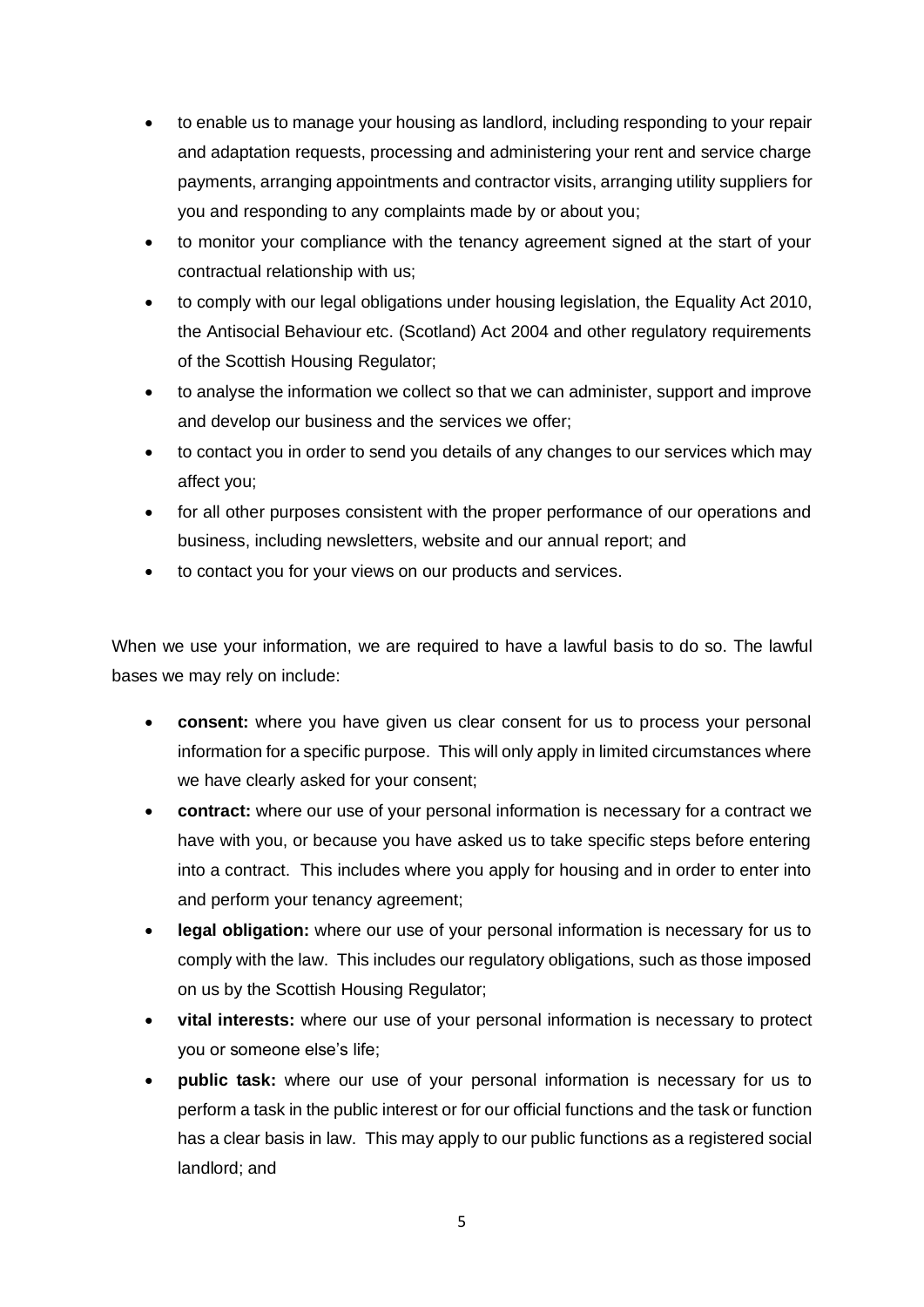• **legitimate interests:** where our use of your personal information is necessary for our legitimate interests or the legitimate interests of a third party (unless there is a good reason to protect your personal information which overrides our legitimate interests).

A legitimate interest is when we have a business reason to use your information. Our legitimate interests include promoting our activities or new services, which does not include our public functions. Where we process your personal information in pursuit of our legitimate interests, you have the right to object to us using your personal information for the above purposes. If you wish to object to any of the above processing, please contact Gaynor Corry, Data Protection Lead, telephone number 0141 847 6381, email [gaynor@williamsburghha.co.uk](mailto:gaynor@williamsburghha.co.uk)

## **Sharing of Your Information**

The information you provide to us will be treated by us as confidential and will be processed within the UK/EEA.

We may disclose your information to other third parties who act for us for the purposes set out in this notice or for purposes approved by you, including the following:

- if we enter into a joint venture with or merged with another business entity, your information may be disclosed to our new business partners or owners;
- if we instruct repair or maintenance works, your information may be disclosed to any contractor;
- if we are investigating a complaint, information may be disclosed to Police Scotland. Local Authority departments, Community Safety Partnership, Scottish Fire & Rescue Service and others involved in any complaint, whether investigating the complaint or otherwise;
- if we are updating tenancy details, your information may be disclosed to third parties (such as utility companies and Local Authorities);
- if we are investigating payments made or otherwise, your information may be disclosed to payment processors, Local Authority, the Department of Work & Pensions, Solicitors, Paisley Sheriff Court and Citizens' Advice Bureau;
- if we are conducting a survey of our products and/or service, your information may be disclosed to third parties assisting in the compilation and analysis of the survey results;
- if we are conducting surveys in relation to potential Community Regeneration work or Community priorities for such work, your information may be disclosed to third parties assisting in the compilation and analysis of the survey results;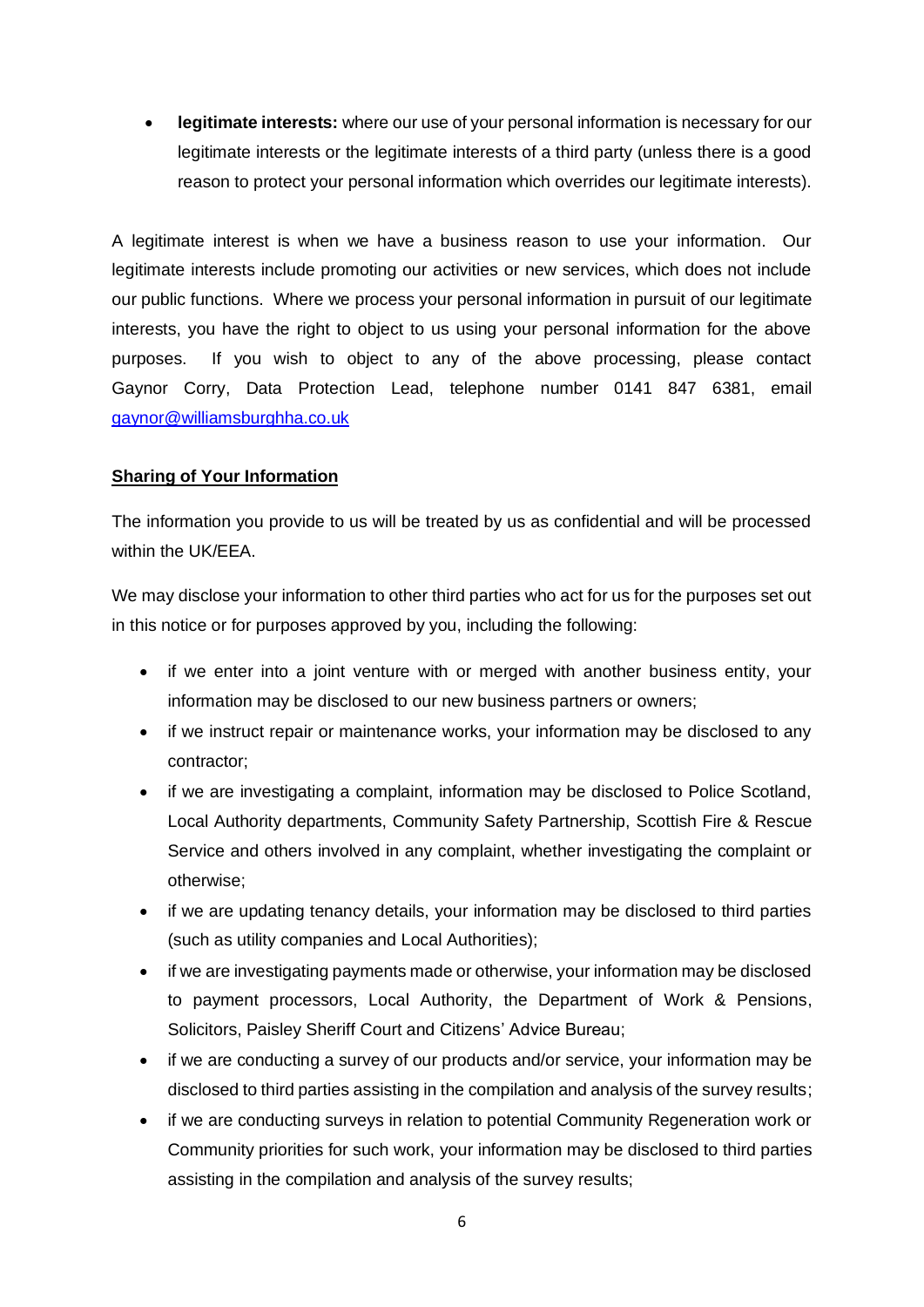- if our Community Regeneration team are working with you on employability matters or similar projects;
- to obtain legal advice or take legal action:
- to adhere to our statutory requirements to report to the Scottish Housing Regulator and notify the Local Authority in the event of court proceedings being raised to recover possession of a tenancy;
- if you wish to access our Welfare Rights service;
- in connection with regeneration projects;
- to allow you to make payment to us through third party organisations;
- to Sheriff Officers, debt collection agencies and tracing agents in connection with any enforcement action;
- if we are processing any insurance claim made against us we will forward the claim to our insurers;
- in relation to Council Tax matters;
- Other third parties in order to provide our services to you.

Unless required to do so by law or we have a legal basis to do so, we will not otherwise share, sell or distribute any of the information you provide to us without your consent.

## **Transfers outside the UK and Europe**

We will only process your information within the UK and EEA.

### **Security**

When you give us information including personal data we take steps to make sure that it is kept secure and safe.

We store your data securely in both electronic and paper format. Where a physical copy of any data is stored it is stored in a locked filing cabinet or drawer. Electronic copies of personal data are stored on our system which is accessed through password entry on our staff computers. Any information transmitted electronically is transmitted with appropriate security measures depending on the nature of the information being transmitted, and password protected where appropriate.

Further information regarding security and storage of data can be found in our Data Protection Policy, which is available from our office on request.